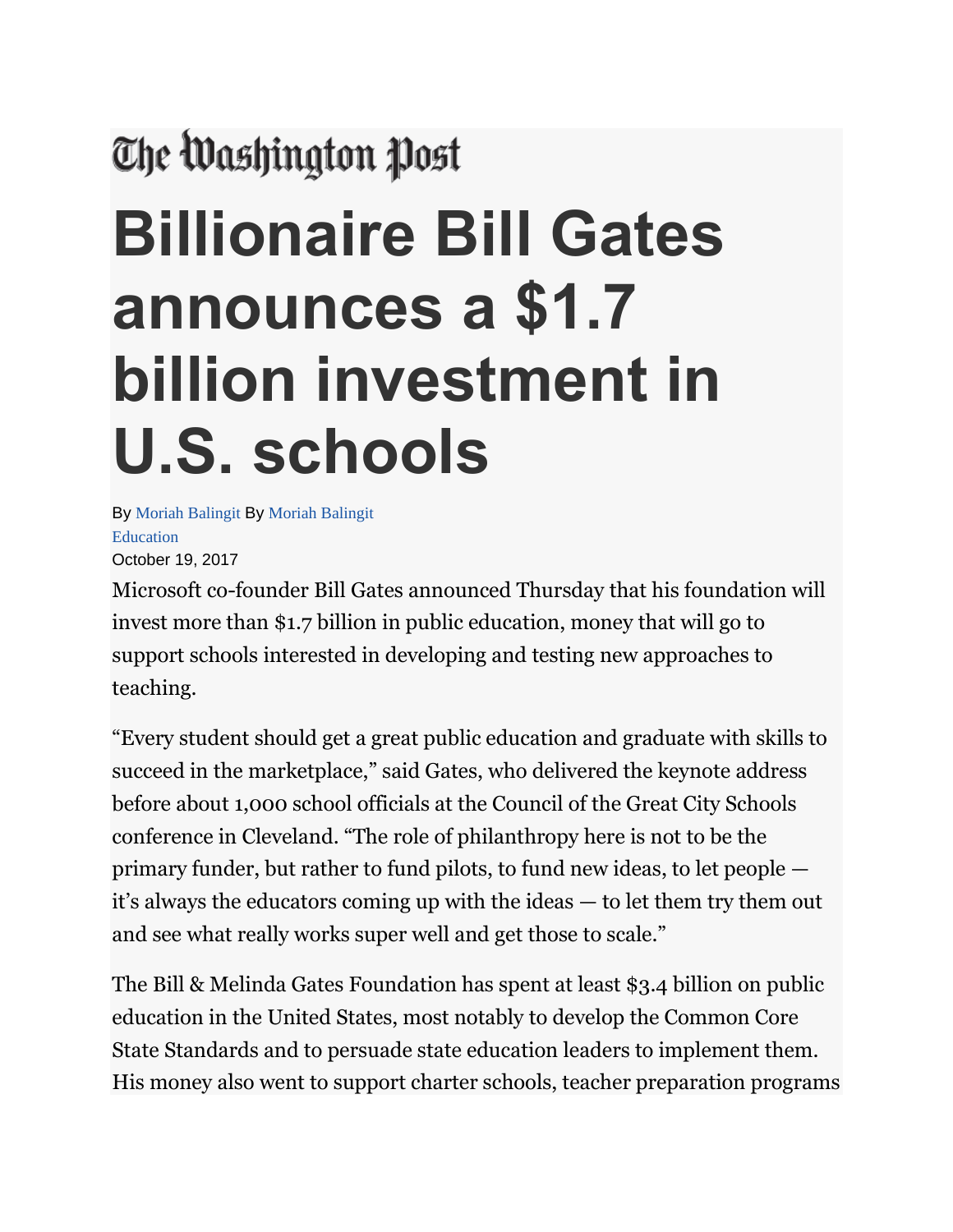and an array of other improvement initiatives, including one to break up large high schools into smaller ones.

His investments have had mixed results, some of which he outlined in his address Thursday. The initiative to break up large high schools was not one that could be easily replicated elsewhere, he acknowledged. He also said he would no longer directly invest in developing models to evaluate teachers. His other models — which pushed districts to use test scores to size up teacher performance — were often controversial among educators.

Gates outlined his new investment in broad terms, saying that 60 percent would go to traditional public schools — an announcement that elicited applause in the audience of big city school superintendents — and that he wants to let schools and educators drive the process.

"The actual tactics about great teaching, about how to reform the schedule, how to get students who are off track on track — those will be driven by the schools themselves," Gates said. "We will let people come to us with the set of approaches they think will work for them in their local context."

The foundation will serve as a catalyst for change, Gates said, investing in new methods of instruction and then rigorously tracking student outcomes so that other districts can learn from the classrooms that serve as testing grounds.

Rick Hess, the director of education policy at the conservative-leaning American Enterprise Institute, said Gates's propositions have been all over the map and the foundation's latest pitch seems to represent another change in direction. Hess noted that a dozen years ago, the billionaire declared U.S. high schools to be "obsolete." Now, Gates is relying on educators to come up with the ideas to improve student achievement.

"It feels like they have pivoted through a number of strategies over the last decade or two," Hess said.